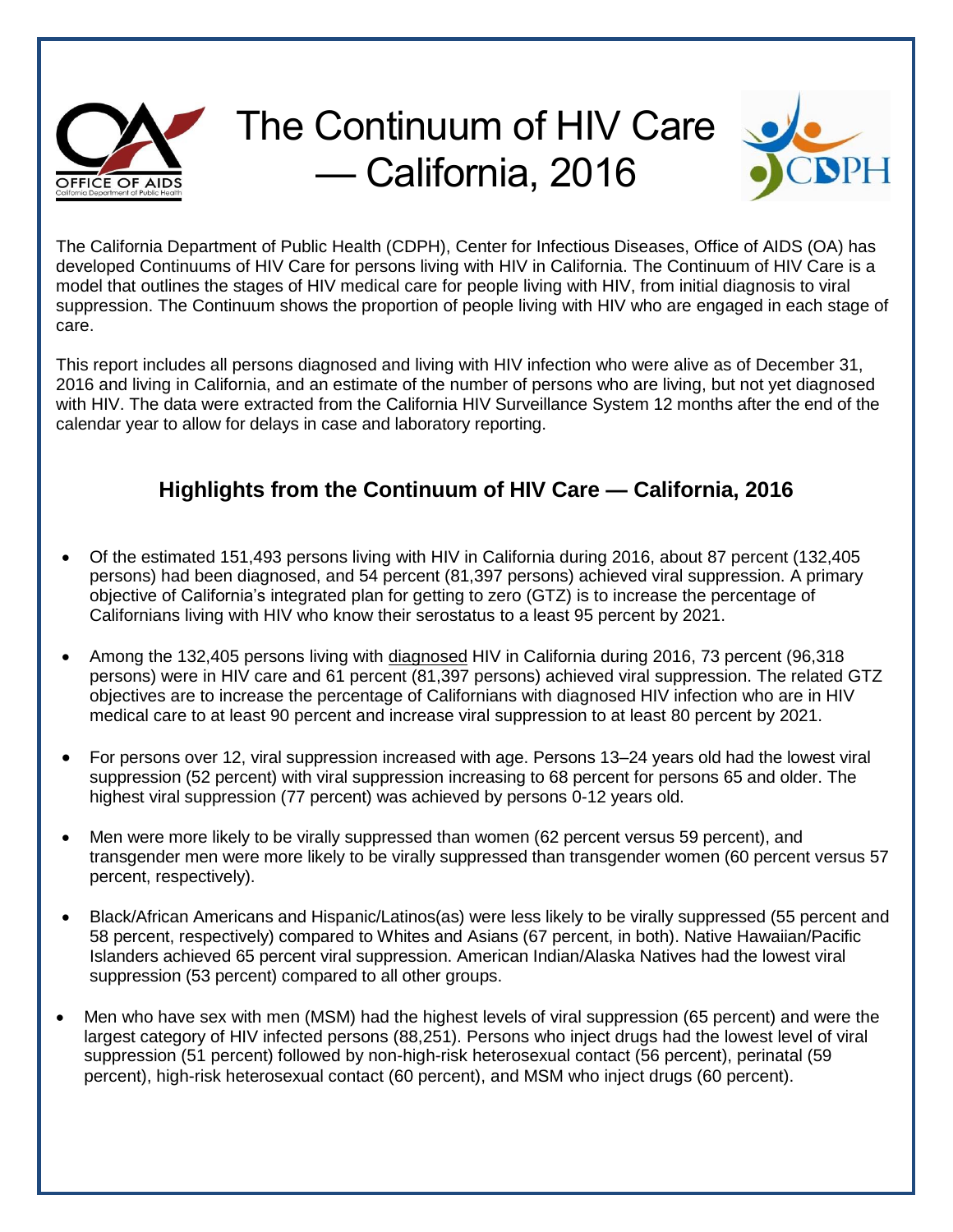

The estimated number of persons living with HIV infection are California-specific estimates calculated using the Centers for Disease Control and Prevention's (CDC) CD4-based method for generating an estimate of living cases and new HIV infections, including those that have not yet been diagnosed. The CD4-based model is a new method that replaces the back calculation method used previously to generate estimates for 2015. For more information about the CD4-based methodology, please see *[Hall HI, Song R, Tang T, An Q, Prejean J, Dietz P, Hernandez AL, Green T, Harris N, McCray E,](http://publichealth.jmir.org/2017/1/e8/)  [Mermin J HIV Trends in the United States: Diagnoses and Estimated Incidence, JMIR Public Health](http://publichealth.jmir.org/2017/1/e8/)  [Surveill 2017;3\(1\):e8](http://publichealth.jmir.org/2017/1/e8/) [\(http://publichealth.jmir.org/2017/1/e8/\)](http://publichealth.jmir.org/2017/1/e8/).*

Diagnosed persons met the CDC surveillance case definition for HIV infection, and were presumed to be alive and living in California if no death document was received and they were residing in California as of the last known address. Persons who had at least one CD4, viral load, or HIV-1 genotype test during the calendar year were considered to be engaged in HIV care. Persons who had two or more CD4, viral load, or HIV-1 genotype tests that were performed at least 3 months apart during the calendar year were considered retained in care. Persons whose most recent HIV viral load test result during the calendar year was ≤ 200 copies/ml were considered to be virally suppressed.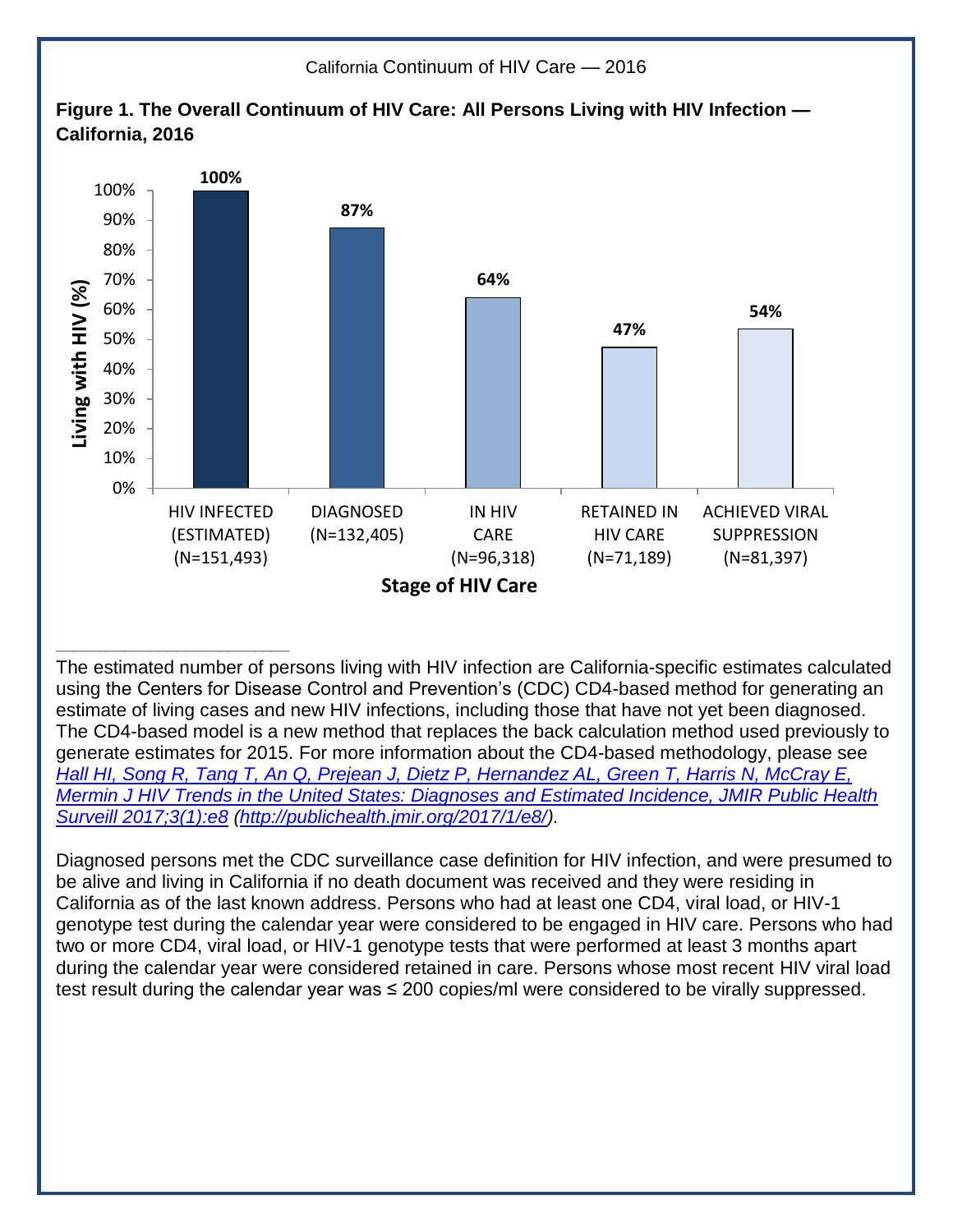

Diagnosed persons met the Centers for Disease Control and Prevention surveillance case definition for HIV infection, and were presumed to be alive and living in California if no death document was received and they were residing in California as of the last known address. Persons who had at least one CD4, viral load, or HIV-1 genotype test during the calendar year were considered to be engaged in HIV care. Persons who had two or more CD4, viral load, or HIV-1 genotype tests that were performed at least 3 months apart during the calendar year were considered retained in care. Persons whose most recent HIV viral load test result during the calendar year was ≤ 200 copies/ml were considered to be virally suppressed.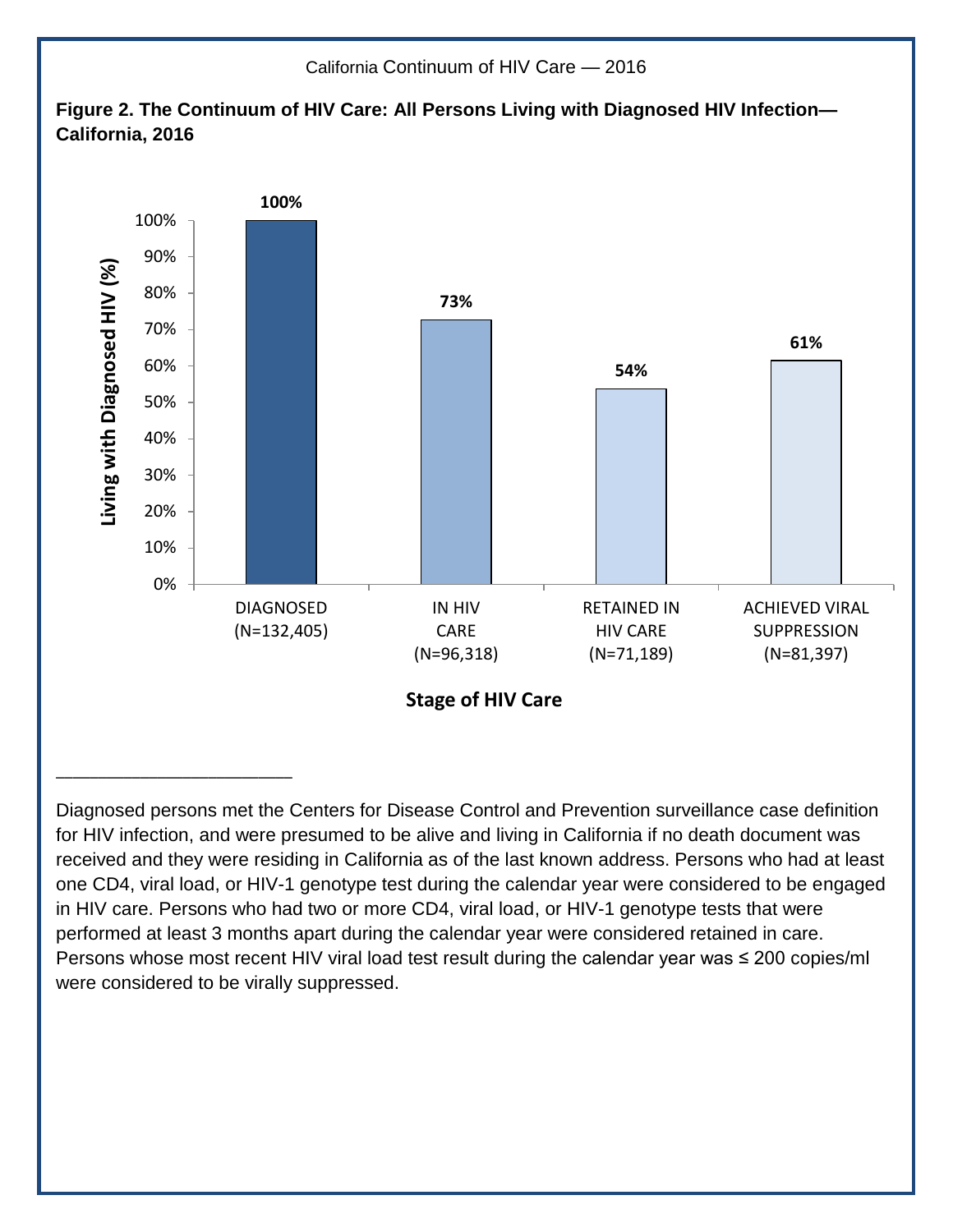

Diagnosed persons met the Centers for Disease Control and Prevention surveillance case definition for HIV infection, and were presumed to be alive and living in California if no death document was received and they were residing in California as of the last known address. Persons who had at least one CD4, viral load, or HIV-1 genotype test during the calendar year were considered to be engaged in HIV care. Persons who had two or more CD4, viral load, or HIV-1 genotype tests that were performed at least 3 months apart during the calendar year were considered retained in care. Persons whose most recent HIV viral load test result during the calendar year was ≤ 200 copies/ml were considered to be virally suppressed.

Age was calculated as of the last day of the calendar year.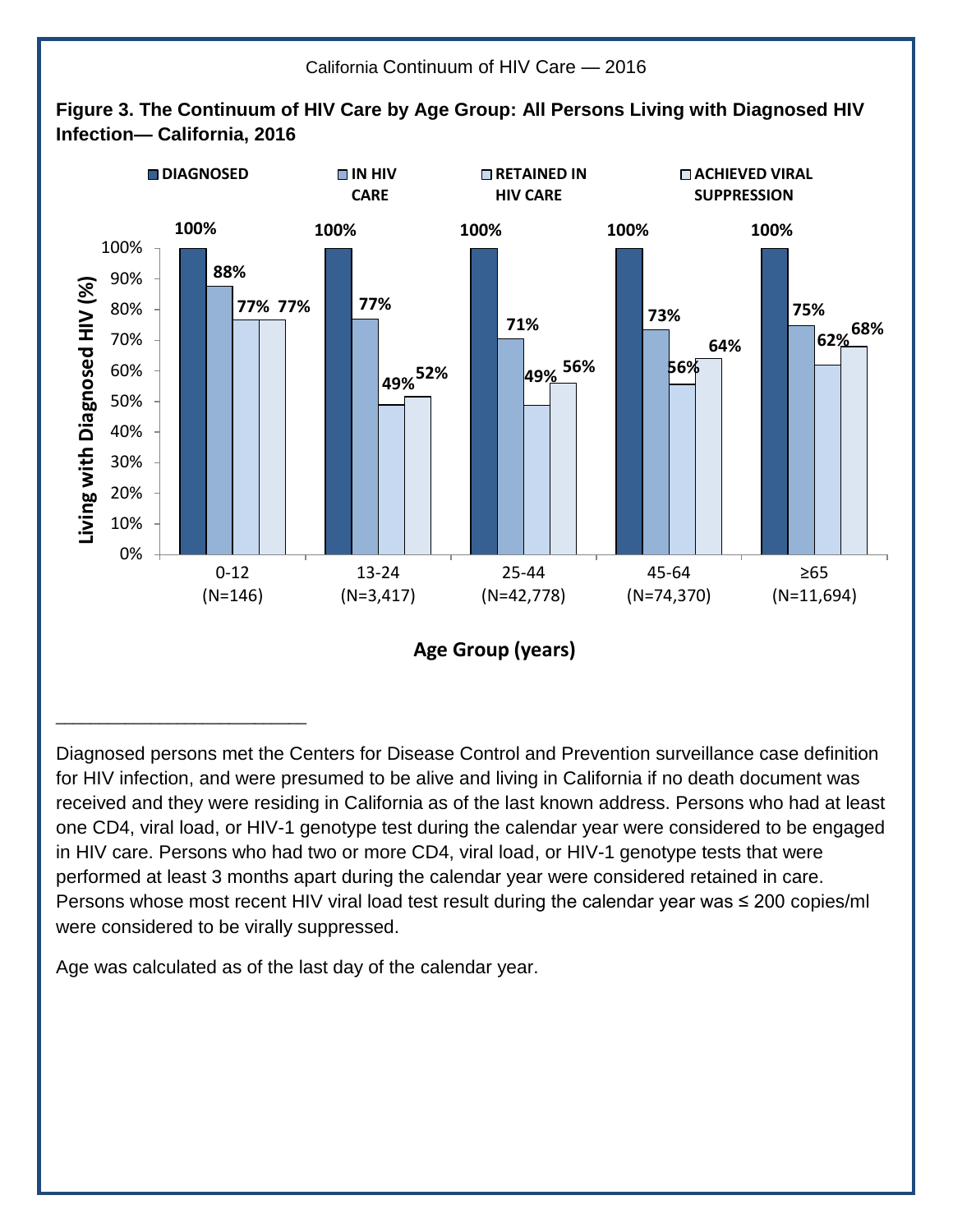

Diagnosed persons met the Centers for Disease Control and Prevention surveillance case definition for HIV infection, and were presumed to be alive and living in California if no death document was received and they were residing in California as of the last known address. Persons who had at least one CD4, viral load, or HIV-1 genotype test during the calendar year were considered to be engaged in HIV care. Persons who had two or more CD4, viral load, or HIV-1 genotype tests that were performed at least 3 months apart during the calendar year were considered retained in care. Persons whose most recent HIV viral load test result during the calendar year was  $\leq$  200 copies/ml were considered to be virally suppressed.

Persons were classified as being transgender if a case report form affirming their transgender status was present in HIV surveillance data. Among the persons living with HIV in California in calendar year 2016, there were four persons categorized as alternative gender identity who are not shown in the figure above.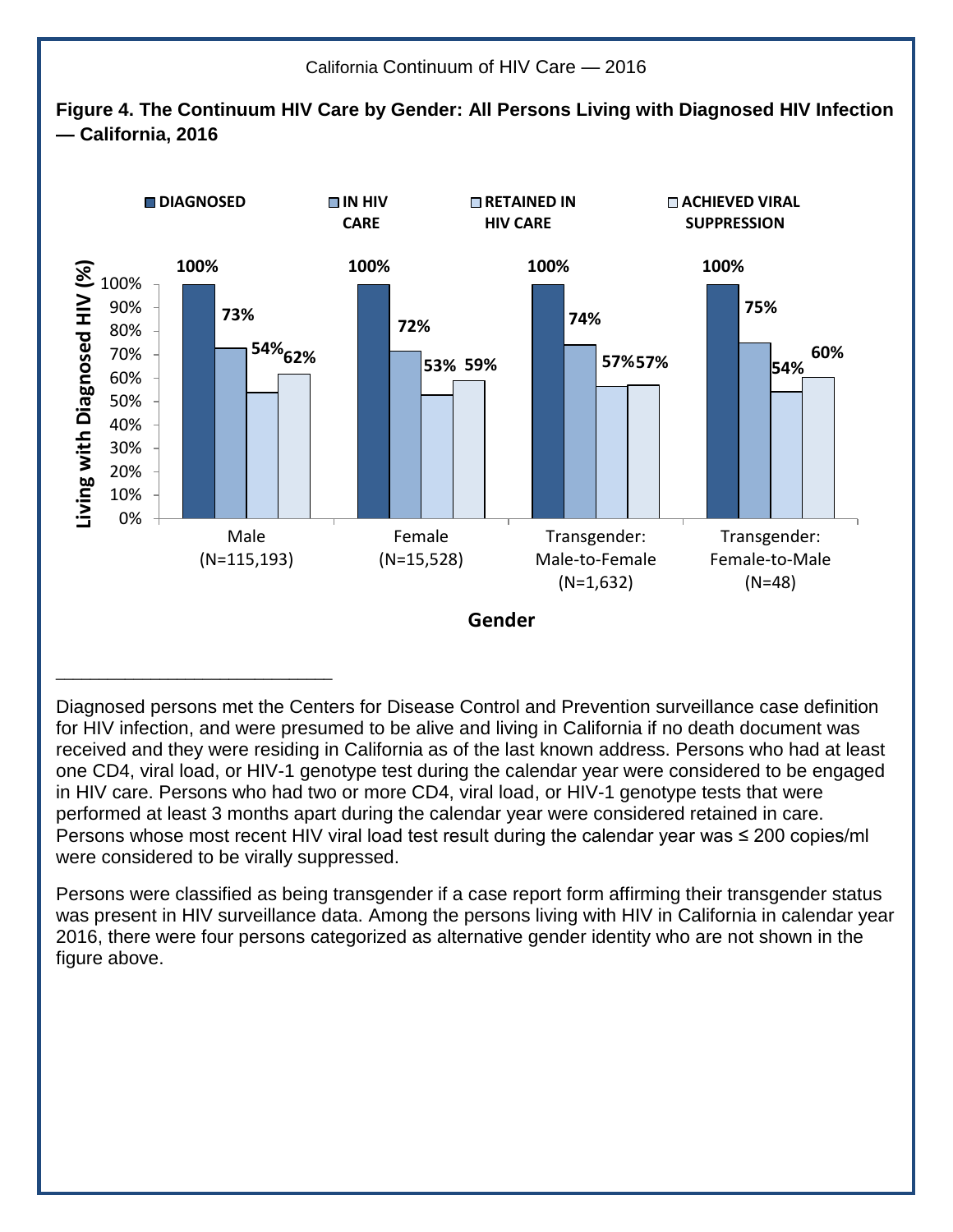

Diagnosed persons met the Centers for Disease Control and Prevention surveillance case definition for HIV infection, and were presumed to be alive and living in California if no death document was received and they were residing in California as of the last known address. Persons who had at least one CD4, viral load, or HIV-1 genotype test during the calendar year were considered to be engaged in HIV care. Persons who had two or more CD4, viral load, or HIV-1 genotype tests that were performed at least 3 months apart during the calendar year were considered retained in care. Persons whose most recent HIV viral load test result during the calendar year was  $\leq$  200 copies/ml were considered to be virally suppressed.

Hispanic/Latino(a) persons can be of any race. Race/ethnicity was collected using Asian/Native Hawaiian/Pacific Islander as a single category until 2003; therefore cases reported prior to 2003 are classified as Asian above because they cannot be disaggregated. Although California Government Code Section 8310.5 requires the Department to tabulate information by expanded ethnicities for each major Asian and Pacific Islander group, the data shown here are not disaggregated in those groups in order to maintain the confidentiality of these persons. There were five persons diagnosed and living with HIV in California with an unknown race/ethnicity who are not shown in the figure above.